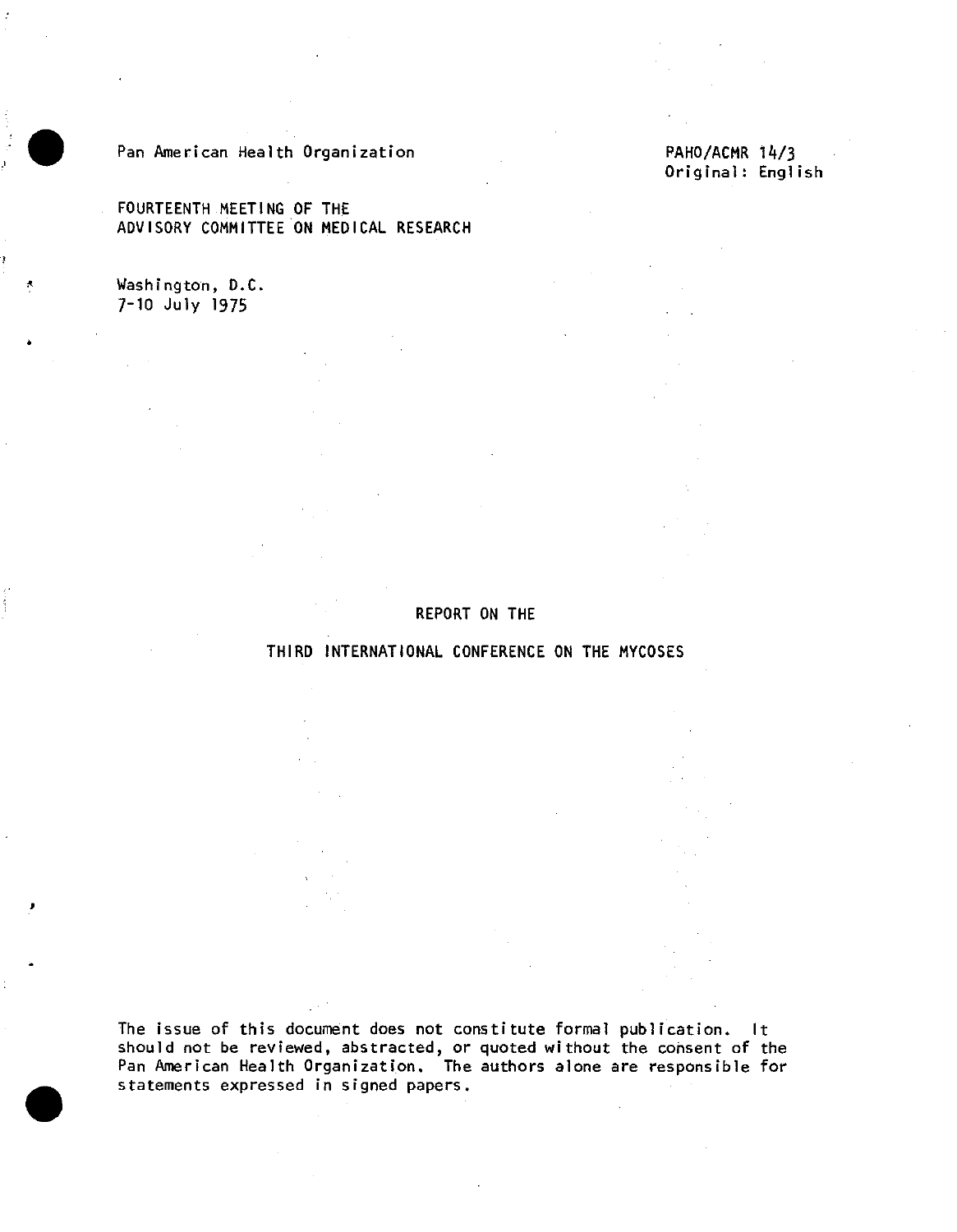## REPORT ON THE THIRD INTERNATIONAL CONFERENCE ON THE MYCOSES

## by

Margarita Silva-Hutner, Ph.D. and Libero Ajello, Ph.D.

Margarita Silva-Hutner, Ph.D. Associate Professor Department of Dermatology Columbia University and Director, Mycology Laboratory Presbyterian Hospital New York, N. Y. 10032 (U.S.A.) Libero Ajello, Ph.D. Director, Mycology Division Bureau of Laboratories Center for Disease Control Dept. of Health, Education and Welfare Atlanta, Georgia 30333 (U.S.A.)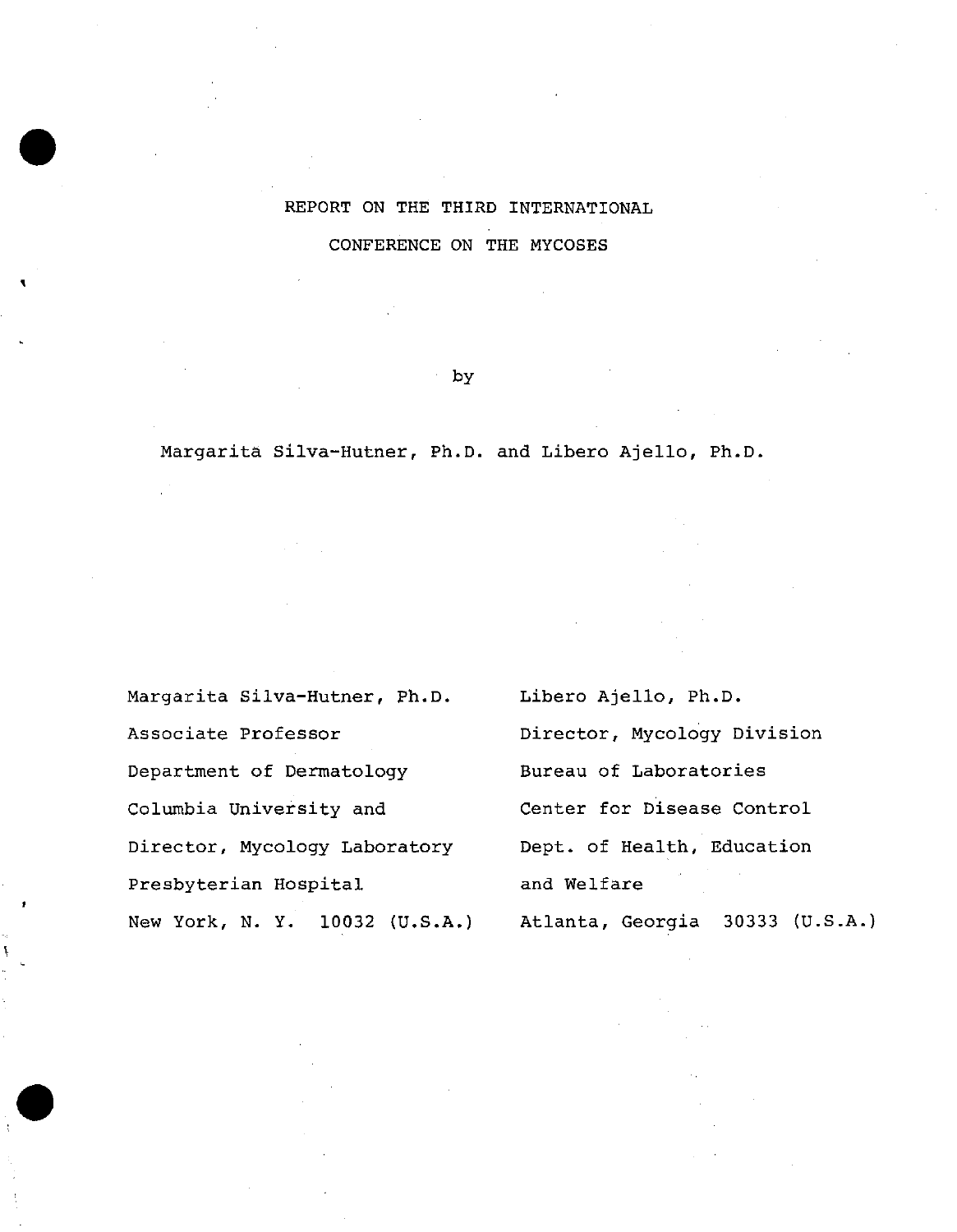The Third International Conference on the mycoses was held in São Paulo, Brazil during August 27-29, 1974. Approximately 70 persons attended the sessions, which took place in the Conference Room of the Atomic Energy Institute, University of São Paulo.

The participants and invited guests came from nine countries: Argentina, Brazil, Colombia, Guatemala, Mexico, Sudan, Thailand, United States and Venezuela.

A total of seven sessions were held during which 30 different papers were presented and discussed in various languages with simultaneous translation. The material presented made significant contributions to our knowledge of the host factors in defense and susceptibility to the mycoses, of the increasing number of fungal species capable of infecting man and animals, of improved methods of serologic and cultural diagnosis, as well as the socio-economic, nutritional, and epidemiologic aspects that contribute to the incidence of the mycoses. Finally, clinical experiments with some of the newer antifungal agents were presented and discussed.

The highlights of the newer knowledge disclosed at the Conference are summarized below.

Session I - Host Defense Mechanisms in Relation to Mycotic Infections.

A basic paper was presented by Dr. Paul E. Hermans in which he discussed the function and malfunction of the immune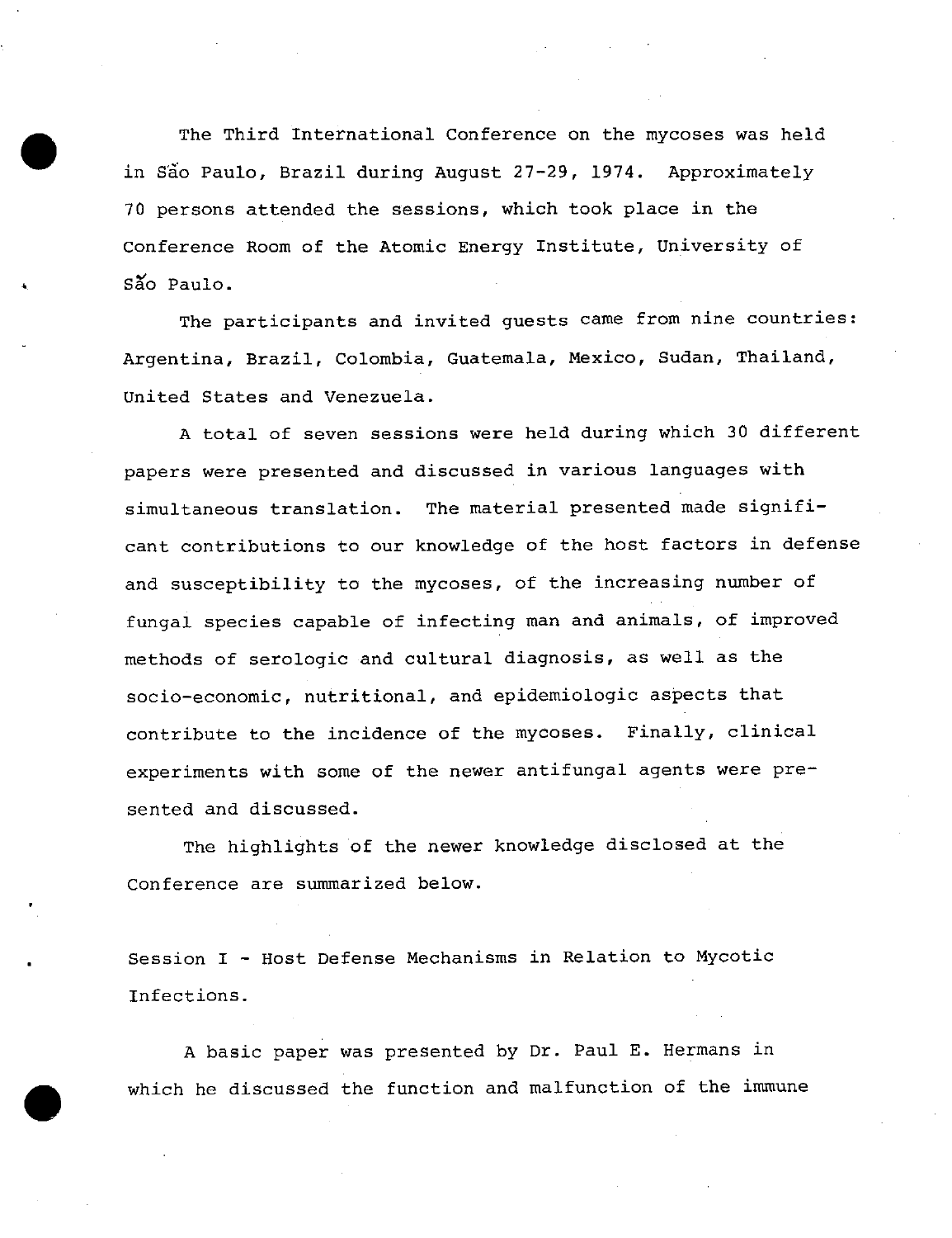system in relation to infection. After reviewing the various cellular and humoral components of the immune system (T-cells, B-cells, macrophages, polymorphonuclear leukocytes and complement system), the author mentioned specific defects known to be associated with susceptibility to bacterial and fungal infections. Among these are several studied by him and his associates. (These observations were described in greater detail). A qualitative B-cell defect known as "idopathic lateonset immunoglobulin deficiency" was found in 50 patients who were victims of recurrent pyogenic respiratory infections by bacteria, but in whom fungal infections were not observed. By contrast, the author mentioned distinct correlation between T-cell dysfunction and fungal infection. This included 35 patients from whom Cryptococcus neoformans was isolated, three patients with relapsing histoplasmosis, and patients reported elsewhere with disseminated coccidioidomycosis and chronic mucocutaneous candidiasis. Various patterns of T-cell dysfunction were found in the patients unable to cope with fungal infections, and in the patients harboring Cryptococcus neoformans, a "combined late onset idopathic deficiency" was observed involving B-cells as well as T-cells. Predictably, these patients were also susceptible to pyogenic bacterial infections.

Dr. Ernesto Mendes described his earlier observations of the depression of the delayed hypersensitivity response in patients with paracoccidioidomycosis, and presented the results of newer studies with 16 other patients with this disease,

- 2-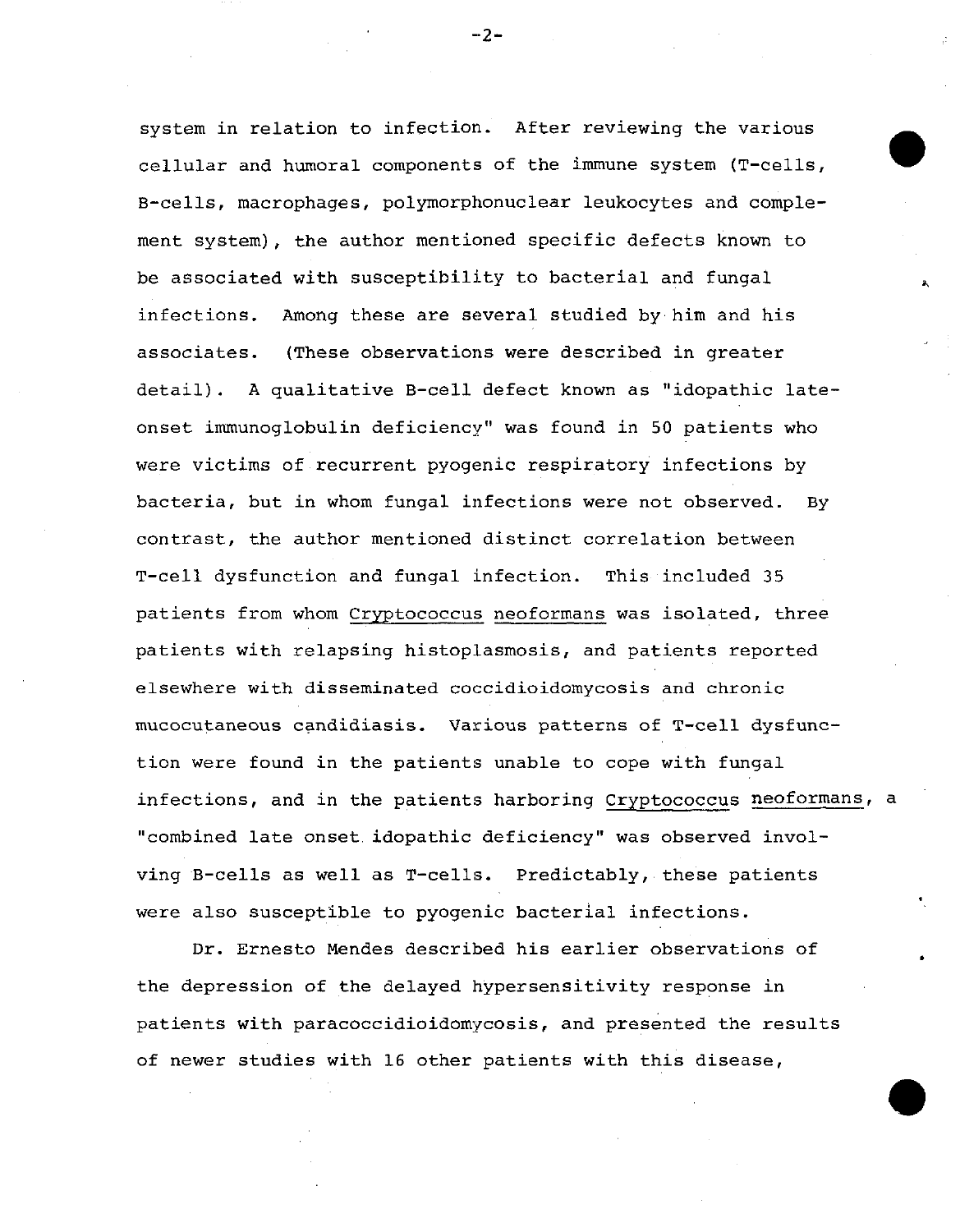skin-tested with a variety of antigenic fractions (fungal and non-fungal). The depressed, or suppressed, delayed reaction was confirmed in these patients, and responsiveness was restored by transfer of either lymphocytes or dyalizable transfer factor from responsive patients. Therapy with amphotericin-B and sulfonamides also improved the cell-mediated response in some patients.

In-vitro methods of evaluating cellular immune response were employed by Dr. Chloe-Musatti in her studies of patients with paracoccidioidomycosis, by culturing their peripheral blood lymphocytes in the presence of phytohemaglutinin (PHA), of a sonicated soluble antigen from yeast cells of Paracoccidiodes brasiliensis, and of an antigen from Candida albicans: lymphocytes from normal donors (all reacting to candidin) were used as controls.

Impaired response to PHA was found in seven of the 16 patients studied, and an inhibitory humoral factor was detected in seven of 14 plasma samples. One-third of the patients responded with blastic transformation in vitro to the Paracoccidiodes antigen. This was a highly specific reaction since the lymphocytes from the normal controls responded only to Candida antigen. The leukocyte migration inhibition test showed cross reaction in the controls, but correlated well with the skin anergy of the patients. The in vitro cellular immune response was found to fluctuate between normal and abnormal according to the course of the disease.

-3-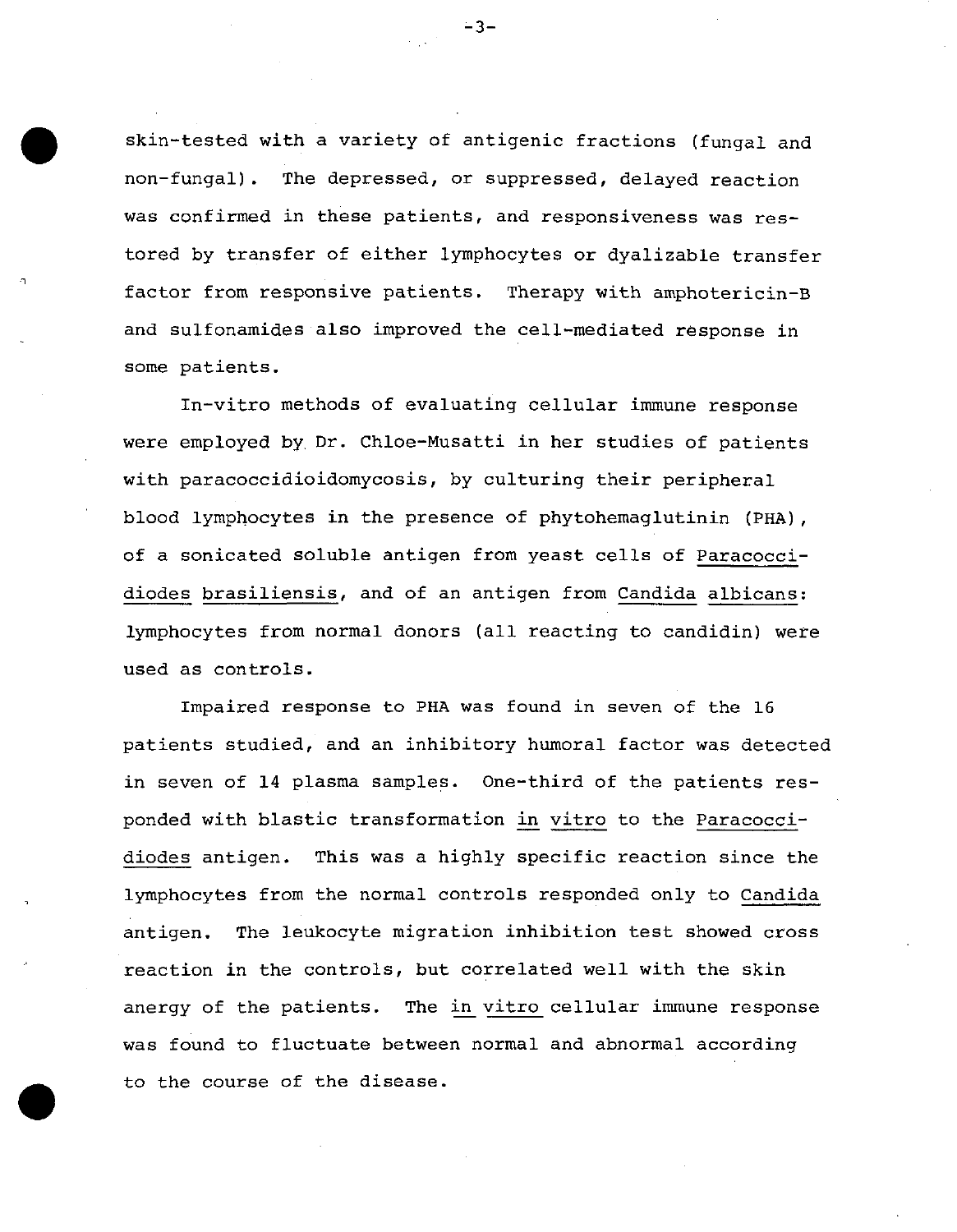Dr. Nelson T. Mendes' study determined the relative and absolute numbers of T and B cells in peripheral blood and lymph nodes of patients with paracoccidioidomycosis. When compared with 30 normal controls, 16 patients with the disease showed a significant lowering in the percent of peripheral T-cells, and a significant increase in the total leucocyte count. There were no statistically significant differences, however, between the two groups as regards percent lymphocytes, total lymphocytes, T-cell count, percent B-cells, nor total B-cell count. Some controls, however, showed both a B-cell and T-cell reduction resulting in a lower total leukocyte count; others had elevated B-cell counts. In the lymph nodes, a depletion of T-cells was observed in the paracortical area; the follicles were reduced in size and numbers, but contained B-cells.

Dr. Librado Ortiz Ortiz studied the cell mediated immune responses in mice infected with Nocardia brasiliensis. Because human and animal infections by this actinomycete had primarily suggested that delayed hypersensitivity was not responsible for the defense mechanism, a different approach was used. This consisted in measuring cross protection against Listeria monocytogenes induced in mice infected with N. brasiliensis. This occurred at different time intervals, but an important collateral finding was that Nocardia infected mice exhibited delayed hypersensitivity as measured by foot-pad swelling when tested with Nocardia antigens. Further proof of the induction of cellmediated protection was offered by inhibition of migration of peritoneal exudate cells and activation of blast activity in infected animals exposed to cytoplasmic Nocardia antigen.

--4-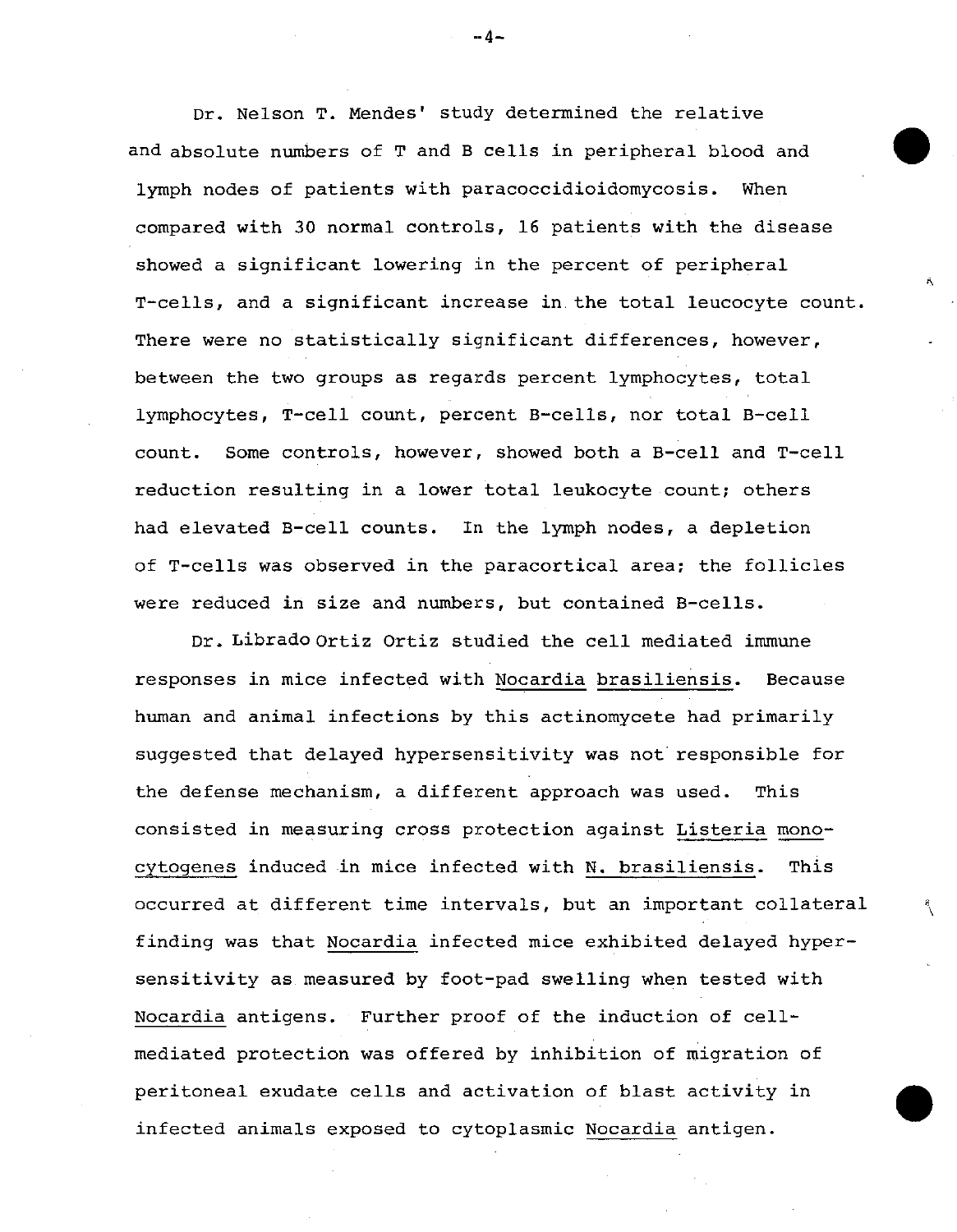Dr. Dorothy Windhorst discussed the initiation of candidiasis in adults as contrasted with chronic mucocutaneous candidiasis beginning in childhood. A number of underlying diseases or conditions long known to predispose to adult candidiasis, namely diabetes, steroid therapy, malignancy and immunosuppressive therapy are all known to interfere with either the quantity or the quality of the cellular immune response. A group of 10 documented thymoma patients with candidiasis were analyzed in detail (from the literature and the authors' personal experience). Two important conclusions were drawn from the analysis. First, that the initiation of candidiasis in an adult may be indicative of an underlying thymus tumor (or other serious disease) which should signal a search for the evolving problem. The second conclusion was an analogy drawn between current explanations of the immunology of cancer and of chronic mucocutaneous candidiasis. Thus, basic explanations are emerging for old practical medical observations such as pointed out long ago by J. Walter Wilson that Candida infections were like a distress flag waved by an otherwise mute (compromised) host.

The role of cellular immunity in histoplasmosis was discussed by Dr. Dexter H. Howard with emphasis on phagocytic mechanisms. Both mononuclear phagocytes (MN) and polymorphonuclear leukocytes (PML) were studied for ability to kill Histoplasma capsulatum. While the fate of microconidia (the infective particle of H. capsulatum in nature)has not been studied, blastospores were killed by at least 3 cationic proteins

-5-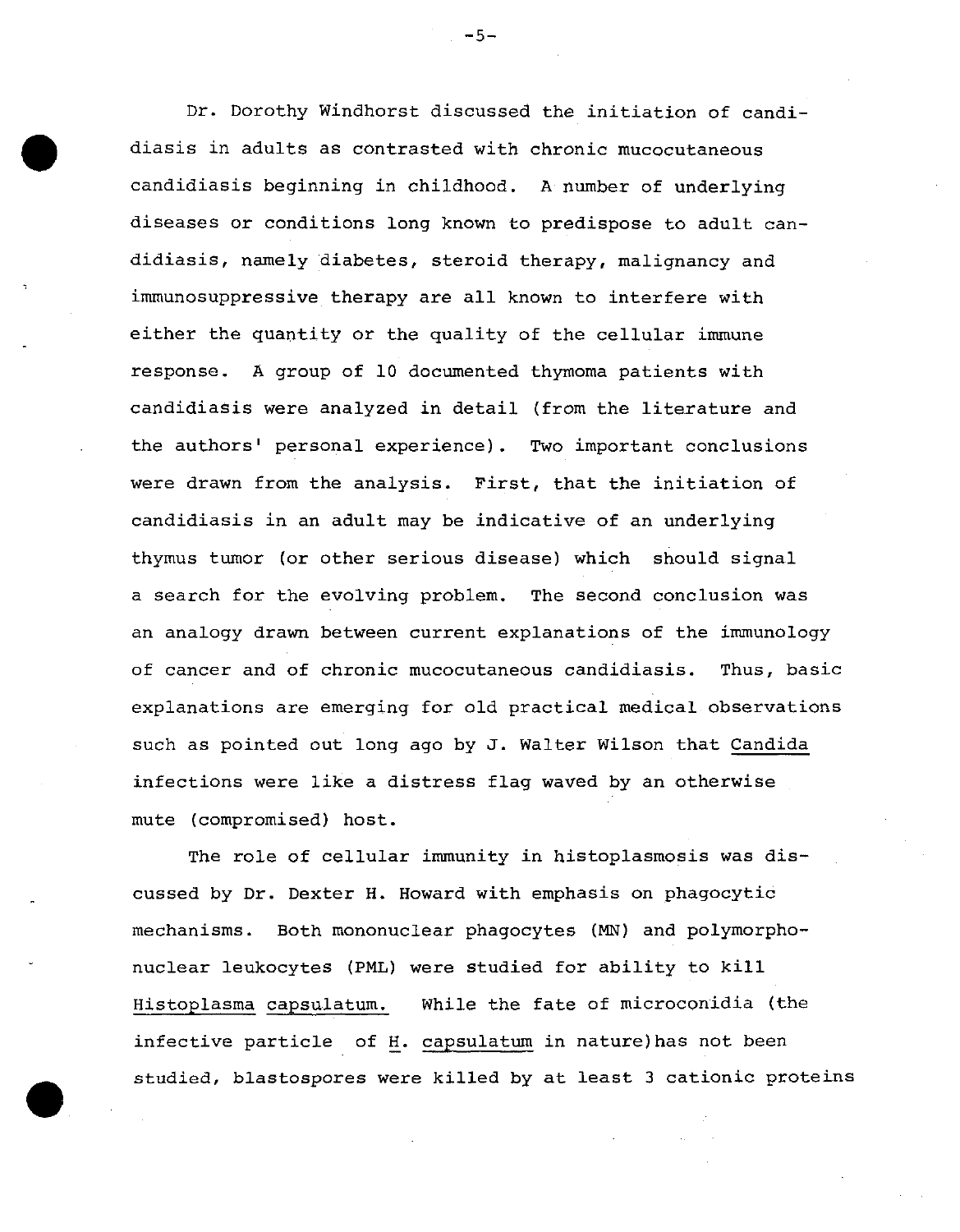besides myeloperoxidase in PMN. Of the 3 types of MN phagocytes studied, normal human circulatory monocytes, but not | peritoneal monocytes from unstimulated normal mice, killed blastospores of H. capsulatum. Macrophages from immunized animals restrict intracellular growth and depress protein synthesis in this fungus. While glycogen, endotoxin, and polyanions (the usual substances that stimulate mouse peritoneal macrophages) induced no activity against H. capsulatum, this was achieved by intraperitoneal injection of 15% sodium caseinate.

Session II - Mechanisms of Fungal Pathogenicity.

Dr. Howard W. Larsh described the development of experimental cryptococcosis and histoplasmosis induced by the airborne route.

The Henderson apparatus was found effective for producing aerosols with the two mycotic agents that were employed respectively against BALB/c inbred mice, (Cryptococcus neoformans) and Hartley strain guinea pigs (Histoplasma capsulatum). Alveolar macrophages were not activated in the mice until one week after exposure to cryptococcus, but showed in vivo and in vitro phagocytosis during the second week, the activity dwindling to disappear by the end of the fourth week. Cultures were most often positive from the lungs, next in order, from the liver, spleen, brain and heart.

In animals infected by H. capsulatum, the lungs, then spleen, yielded most frequent positive retro-cultures; alveolar

-6-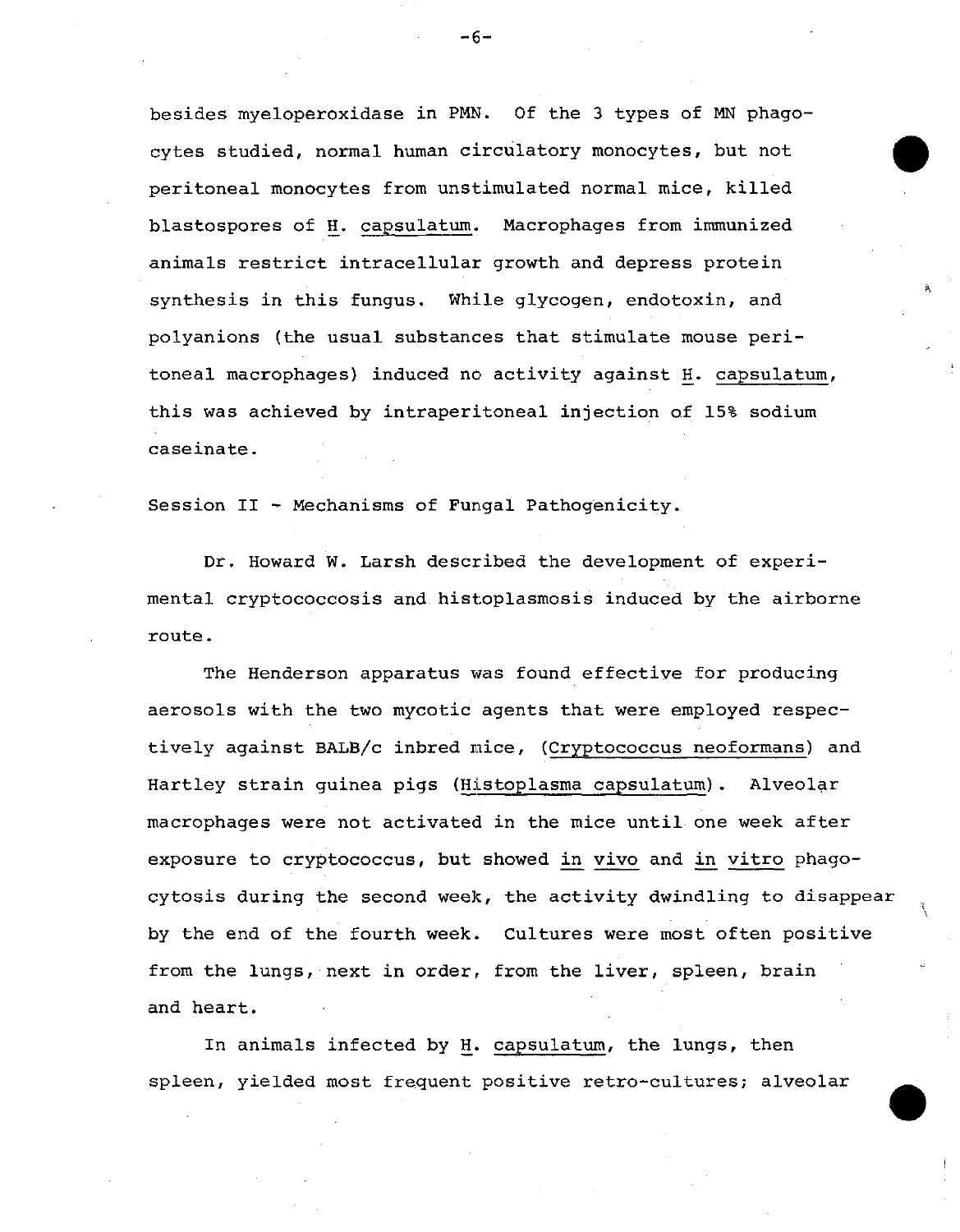macrophages in these animals were still under investigation at the time of the oral report.

The treatment of one patient with recurrent pulmonary coccidioidomycosis with transfer factor (TF) was described by Dr. David A. Stevens. Reference was made to descriptions of 5 other patients in 3 previous reports of the use of TF in this disease, and preliminary results were given of ongoing TF therapy embracing more than 50 other patients. In general, a favorable clinical response was obtained, accompanied by the development of delayed cutaneous hypersensitivity, blastogenesis in vitro, and lymphokine production in 25-60 percent of the patients.

Studies of experimental coccidioidomycosis were presented by Dr. Sotiros D. Chaparas. These included a comparison of strain virulence, mostly the Silveira, 46, and Woodville isolates of Coccidioides immitis. It is Dr. Chaparas' belief that the growth rate and other characteristics of the fungus contribute to its virulence since a rapidly proliferating strain may overwhelm the hosts' defenses. Using arthrospore preparations to induce infections, the Silveira strain was shown 25 times as virulent for mice as the 46 strain and about 14 times as virulent as the Woodville strain. The Silveira strain also gave rise to the most effective protective immunogens in mice injected with formalin-killed sperules. All strains induced the same level of sensitivity in infected or sensitized mice, but the No. 46 strain produced more skin-reactive substances than the Silveira, the Woodville strain the least. Coccidioidin derived from spherule preparations was more active in inducing

-7-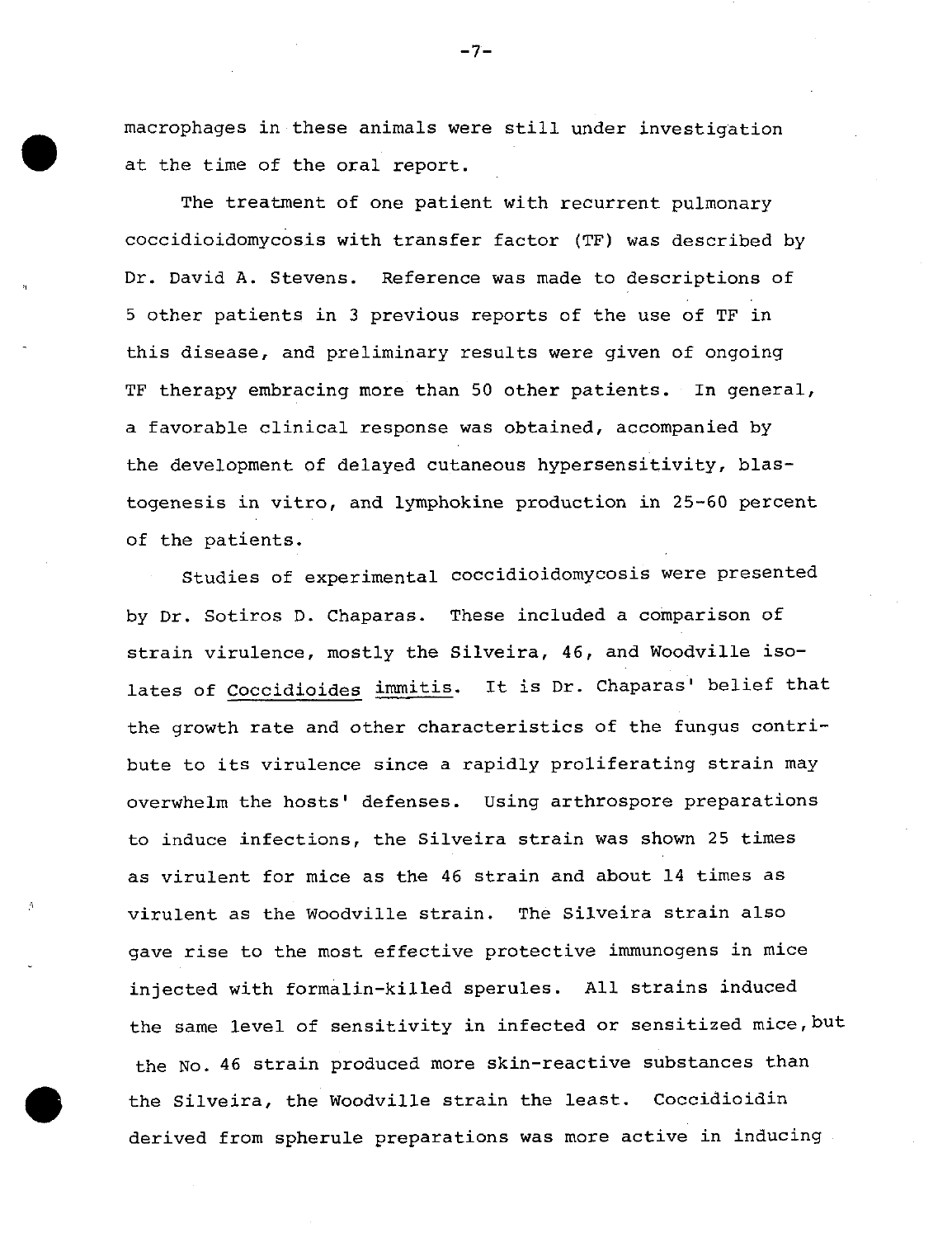skin reactivity and lymphocyte transformation than mycelial coccidioidin.

Dr. John Willard Rippon discussed progress in correlating enzymatic activity patterns of dermatophytes with their virulence, mating type,and colonial morphology. Describing his own work and that of others, he listed the extracellular enzymes identified thus far, and added that they have been found to vary qualitatively and quantitatively depending on the isolate. A high correlation (genetic as well as phenotypic) has been shown between high elastase production and the granular colony type in Trichophyton mentagrophytes (Arthroderma benhamii). Rippon's studies of middle-western isolates confirmed previous observations (Silva-Hutner, 1954, Georg, 1954, Allen and Taplin, 1971) that granular isolates produce more inflammatory lesions than downy ones. Rippon found further that a high elastase production correlates with the granular phenotype, and that these strains were usually, though not invariably, of mating type "a".

Session III --- Recent Developments in the Laboratory Diagnosis of the Mycoses.

Dr. Hilliard B. Levine described the preparation of spherulin, and compared its behavior to that of coccidioidin, two antigenic preparations derived from cultures of Coccidioides immitis. Spherulin, derived by autolysis from the sperule rather than mycelial form of the fungus, was more than 50 percent sensitive than coccidioidin as a skin test or complementfixing antigen in both epidemiologic surveys and clinical cases

-8-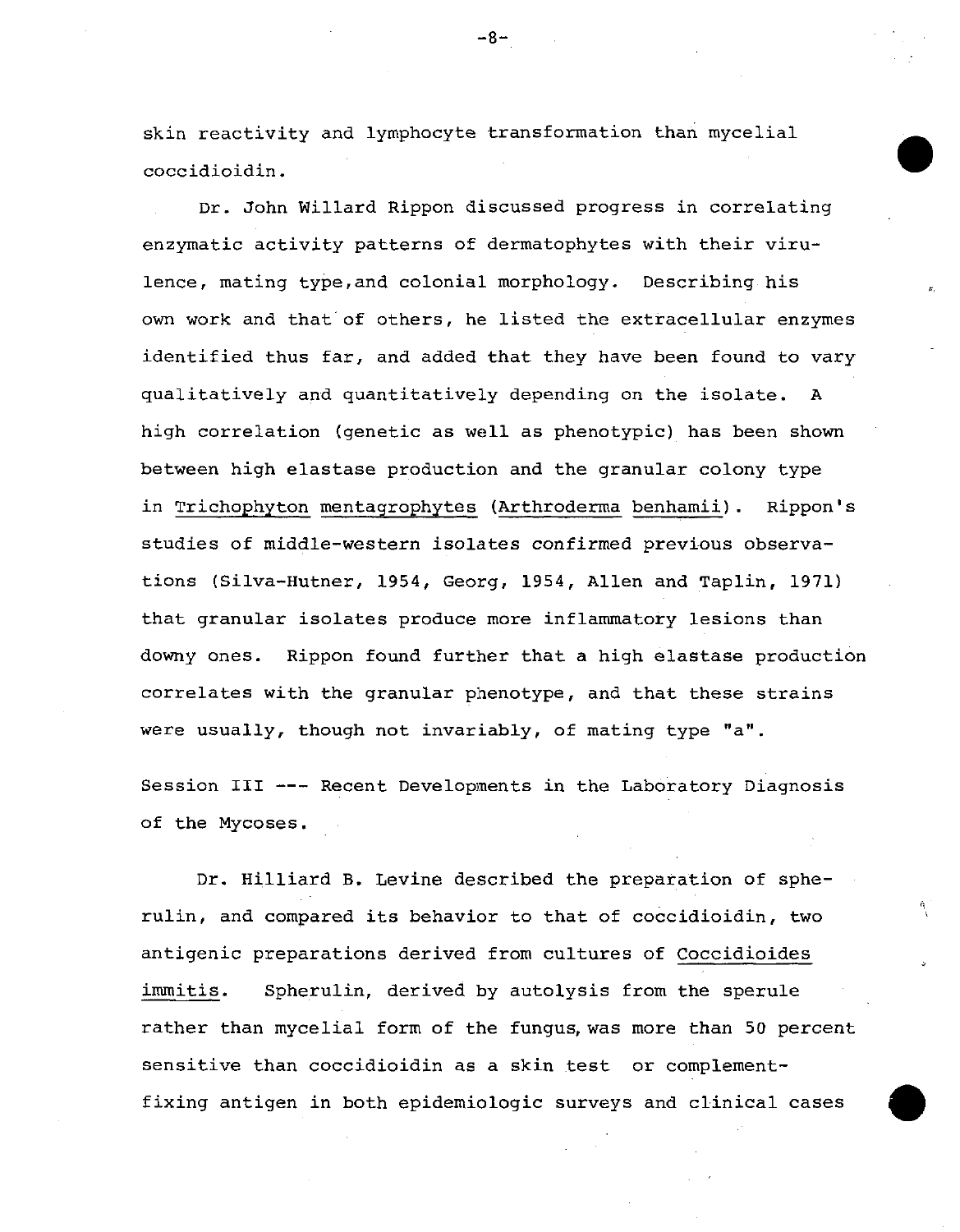of the disease. Spherulin also showed greater reproducibility and duration of potency from lot to lot and upon storage than coccidioidin lots have shown in the past. Freeze dried preparations of spherulin lasted up to 2 years, while reconstituted preparations stored at 22<sup>0</sup> C, 4<sup>0</sup> C and  $-30$ <sup>o</sup> C lasted a maximum of 10 months.

The advantages and pitfalls in the use of mating reactions for identification of dermatophytes and other pathogenic fungi were discussed by Dr. Arvyn A. Padhye. Attention was called to the importance of culture media, maintenance and age of the tester strains, and method of crossing and determining incompatibility when searching for fertile ascocarp production. Standardized procedures were recommended to take into account these variables.

Dr. Margarita Silva-Hutner read a paper written in collaboration with Dr. Arturo L. Carrion, reviewing the nomenclature and taxonomic characteristics of the fungi of chromoblastomycosis. After describing and illustrating the colony characteristics of five species (with emphasis on growth rate and surface topography), their microscopic morphology was discussed. This was followed by the recommendation that the generic names Phialophora and Cladosporium be reserved for the monomorphic species in this group of pathogens, namely P. verrucosa and C. carrionii. At the same time a plea was made that, in accordance with the rules of botanical nomenclature the name Fonsecaea be retained for the polymorphic species F. pedrosoi, F. compacta and F. dermatitidis.

-9-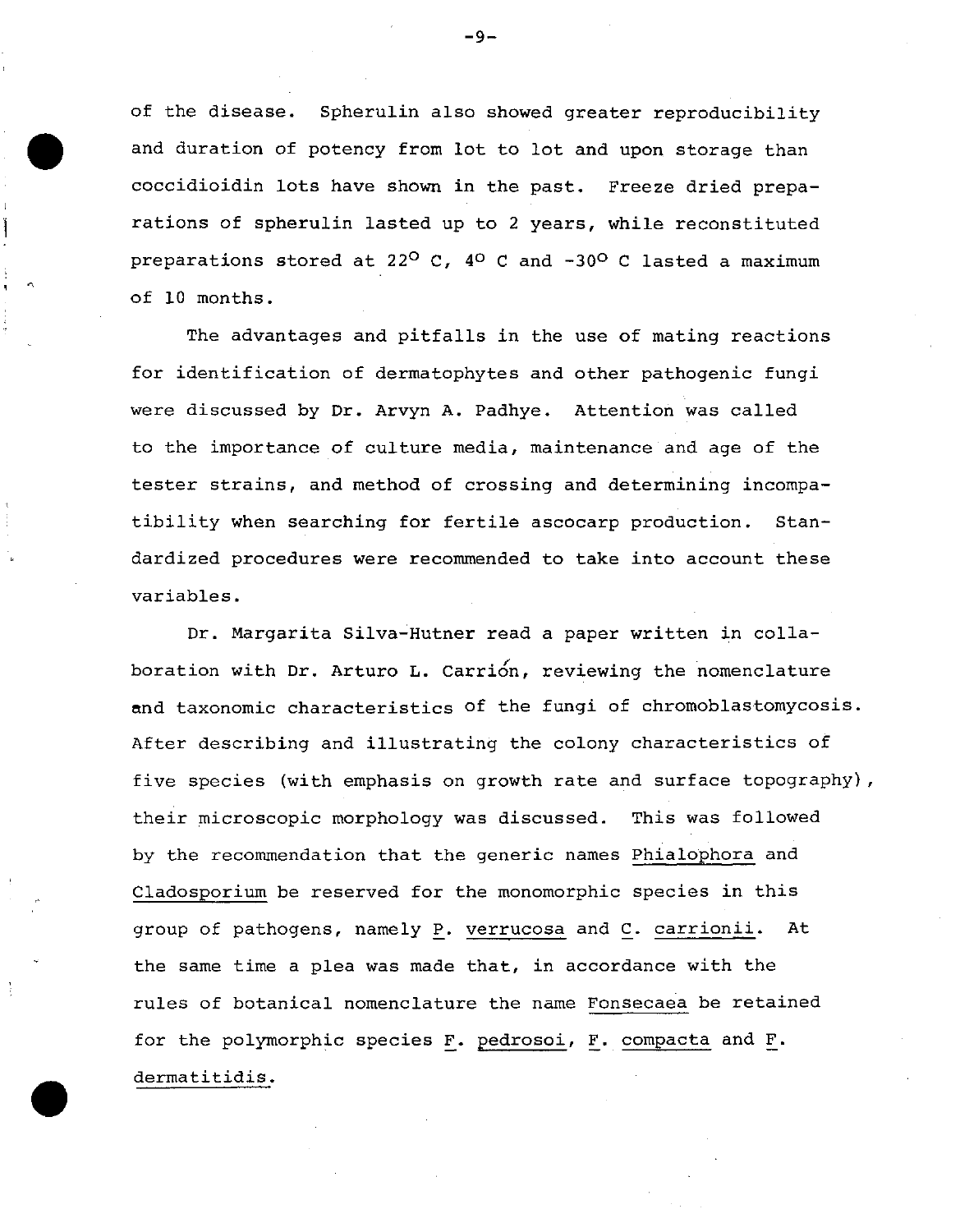Dr. Libero Ajello spoke on phaeohyphomycosis a name applied to a group of mycoses whose etiologic agents are darkcolored fungi (phaeohyphomycetes), which produce discrete hyphae, not organized in granules, in infected tissues. The fungi implicated thus far as agents of such lesions are: Cercosporaapii, Phialophora dermatitidis, P. gougerotii, P. parasitica, P. richardisiae, P. spinifera and Phoma sp., all from subcutaneous infections, and Cladosporium bantianum, Dactylaria gallopava, and D. hawaiiensis causing systemic infections.

Session IV - New Developments in the Serology of Mycotic Infections

Some of the most significant advances in medical mycology have taken place in the development, evaluation and application of serologic procedures for the diagnosis of mycotic diseases. Thanks to the efforts of many individuals effective tests that are sensitive and specific are now available to aid in the diagnosis of the systemic mycoses, the most serious of the diseases caused by fungi. These diseases are aspergillosis, blastomycosis, candidiasis, coccidioidomycosis, cryptococcosis, histoplasmosis, paracoccidioidomycosis and sporothrichosis.

Dr. Leo Kaufman of the Center for Disease Control's Mycology Division, Atlanta, Georgia reviewed and evaluated the type of tests currently available for blastomycosis, coccidioidomycosis and paracoccidioidomycosis. He went on to point out that despite their usefulness, the tests had certain inherent limitations that were centered on the use of crude antigens. There is,

 $-10-$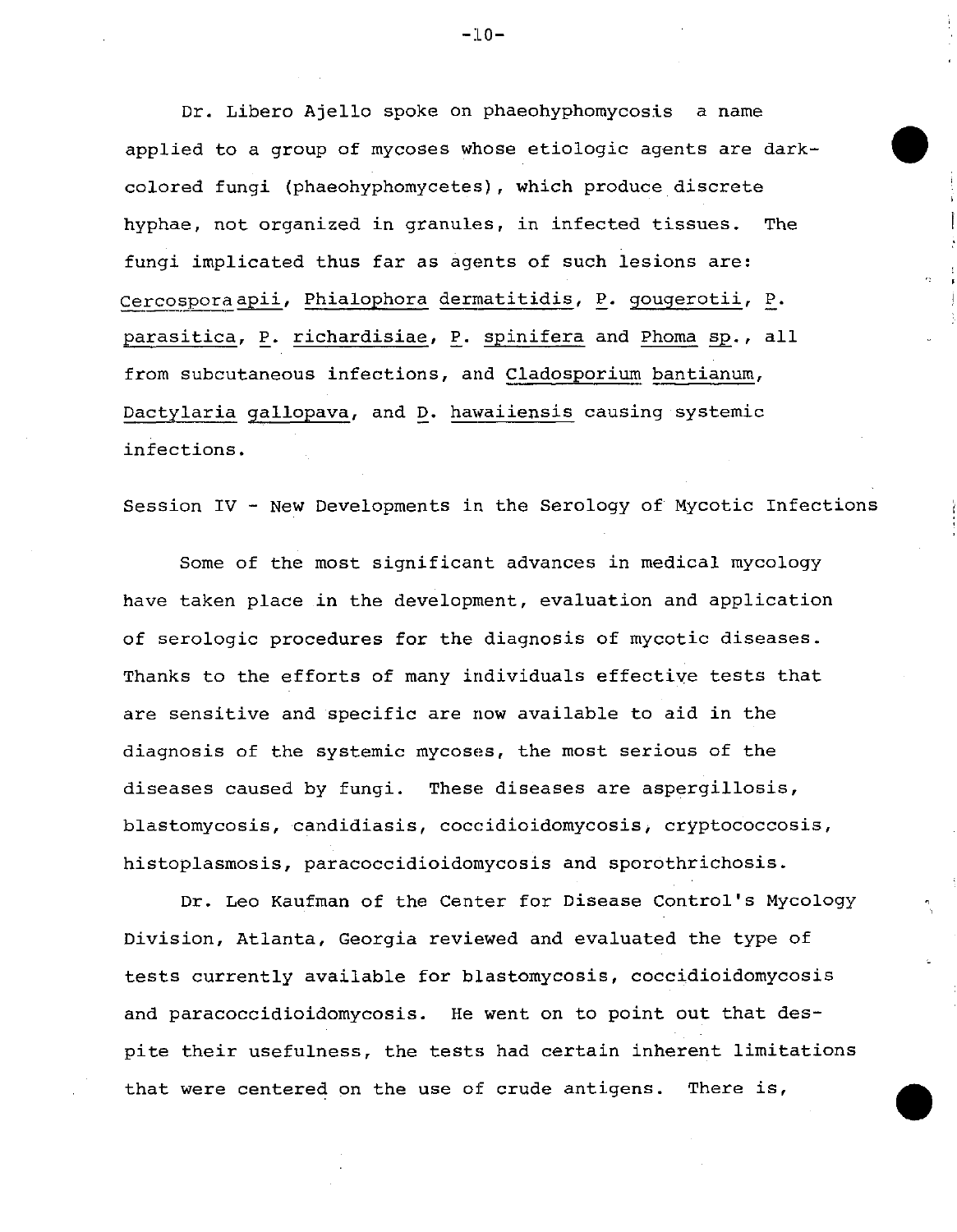therefore, an urgent need to develop and produce purified and highly specific antigens. Other needs were the standardization of test procedures and reagents and the development of sources for the reagents required by diagnostic laboratories. The Pan American Health Organization through its Coordinating Committee for the Mycoses has begun a multinational cooperative study to standardize procedures. Toward that end it has prepared and published a:

Manual of Standardized Serodiagnostic Procedures for Systemic Mycoses

Part I. Agar Immunodiffusion tests

Part II. Complement Fixation Tests

(English and Spanish Versions)

Dr. Morris Gordon of the New York State Department of Health took up the problem of serologic tests for opportunistic fungus infections caused by Candida albicans, various Aspergillus species, Torulopsis glabrata and Cryptococcus neoformans. The relative value of a variety of procedures as aids in the diagnosis and prognosis of these diseases was discussed. The tests found useful for candidiasis were: the immunodiffusion and the rapid immunoelectrosomphoresis tests. Other procedures considered to be of value were the slide latex agglutination test, indirect hamagglutination and immunofluorescence.

The most practical test for aspergillosis was considered to be the immunodiffusion procedure on the basis of its specificity. The immunoelectro-osmophoresis test promises to be not only specific but more sensitive.

-11-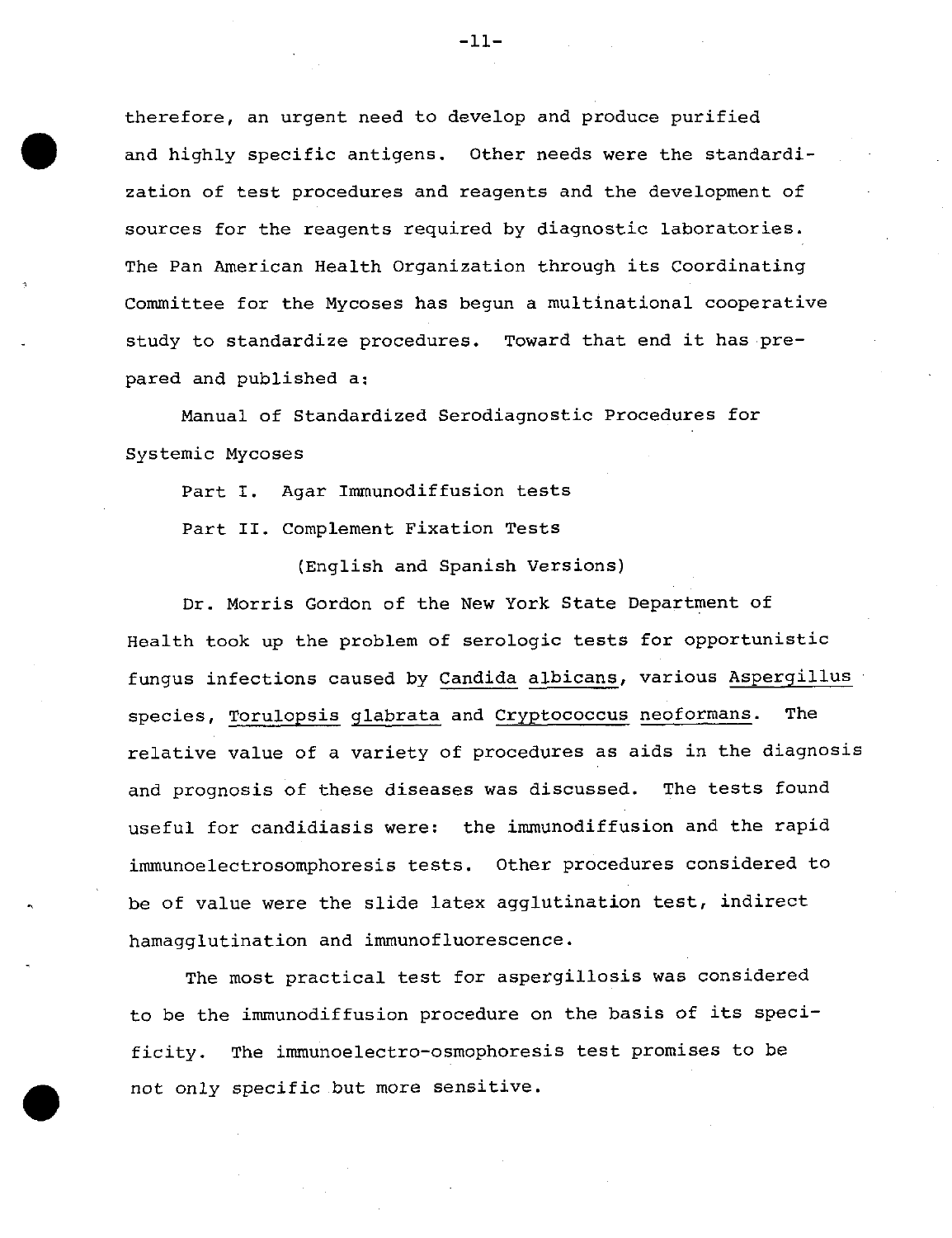Torulopsosis has only recently come to be recognized as a fairly common opportunistic disease. As a result serological tests for its diagnosis are not as yet fully developed and evaluated. However, precipitin tests show promise.

Serological tests for cryptococcosis, in contrast with those for the other mycoses, rely in part on the detection of capsular angigens rather than on antibody. The slide latex agglutination test for antigen is simple, highly specific and sensitive. Antigen tests should be run in parallel with antibody tests such as the tube agglutination procedure or the charcoal-particle card agglutination procedure.

Dr. El Sheikh Mahgoub of the University of Khartoum, Sudan described 10 years of experience with Ouchterlony plate immunodiffusion tests for mycetomas caused by the aerobic actinomycetes. This procedure has been found to be highly useful and reliable. The intensity and nunber of precipitin lines are directly related to the size of the mycetoma. The effectiveness of therapy can be objectively determined by noting whether the lines disappear.

The development and application of serological procedures for the diagnosis of bovine mastitis caused by Nocardia asteroides was described by Dr. Allan Pier of the National Animal Disease Center in Ames, Iowa. Gel diffusion precipitin tests are the most useful for this disease. Positive preciptin reactions are detectable two to five weeks after infection. To differentiate between nocardiosis and tuberculosis nocardial antigens free of cell wall antigens must be used. The use of serologic tests for

 $-12-$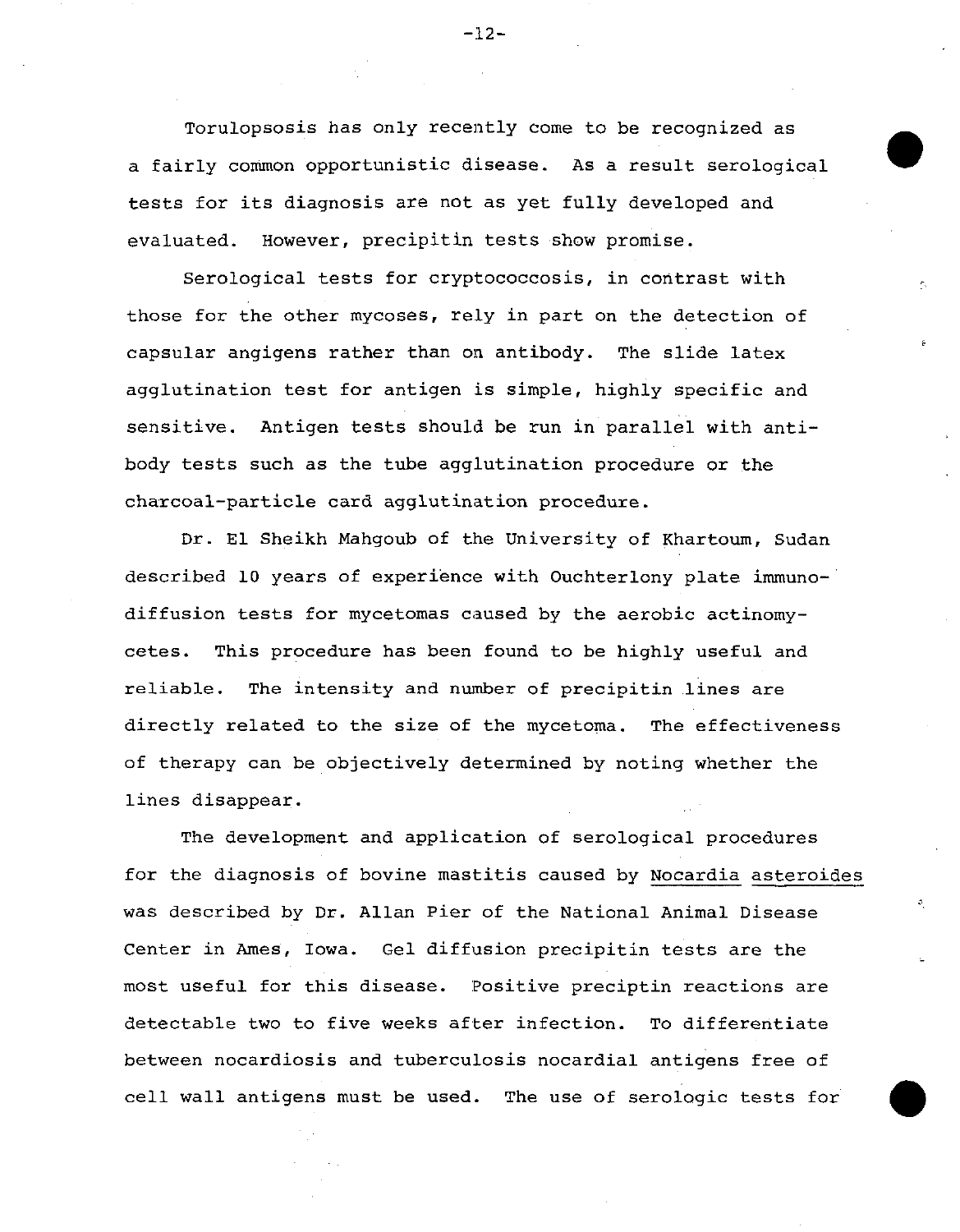nocardiosis is limited by the lack of sources of antigens.

An insight into the newer techniques available for the serodiagnosis of mycotic infections was provided by Dr. Dan Palmer of the Center for Disease Control, Atlanta, Georgia. Among the newer techniques that aid the clinician and diagnostician are counterimmunoelectrophoresis, and the attachment of radionuclides to one of the members of the immune reactant pair. Two-dimensional electrophoretic separation of proteins is of great value in the analysis of complex antigens. This procedure lends itself to the quantitation of antigens and antibodies and the detection of cross-reacting substances. Radial immunodiffusion is a simple and promising tool for monitoring small changes in antibody and antigen levels in sera and spinal fluids.

Dr. William Kaplan of the Center for Disease Control closed this session with a review of the fluorescent antibody procedures that have been developed for the rapid and specific detection and identification of fungi in tissues. The use of fluorescent antibody reagents for the identification of cultures of pathogenic fungi was also discussed.

Session V - Opportunistic Mycoses in the Americas

In recent years there has been a significant growth of mycotic infections in individuals with compromised defense mechanisms. Dr. Amado Gonzalez-Mendoza of the Instituto Mexicano del Seguro Social reviewed what is known about the interrelationship between the aggression mechanisms of fungi and the host's defense mechanisms. The degree of pathogenicity and virulence

-13-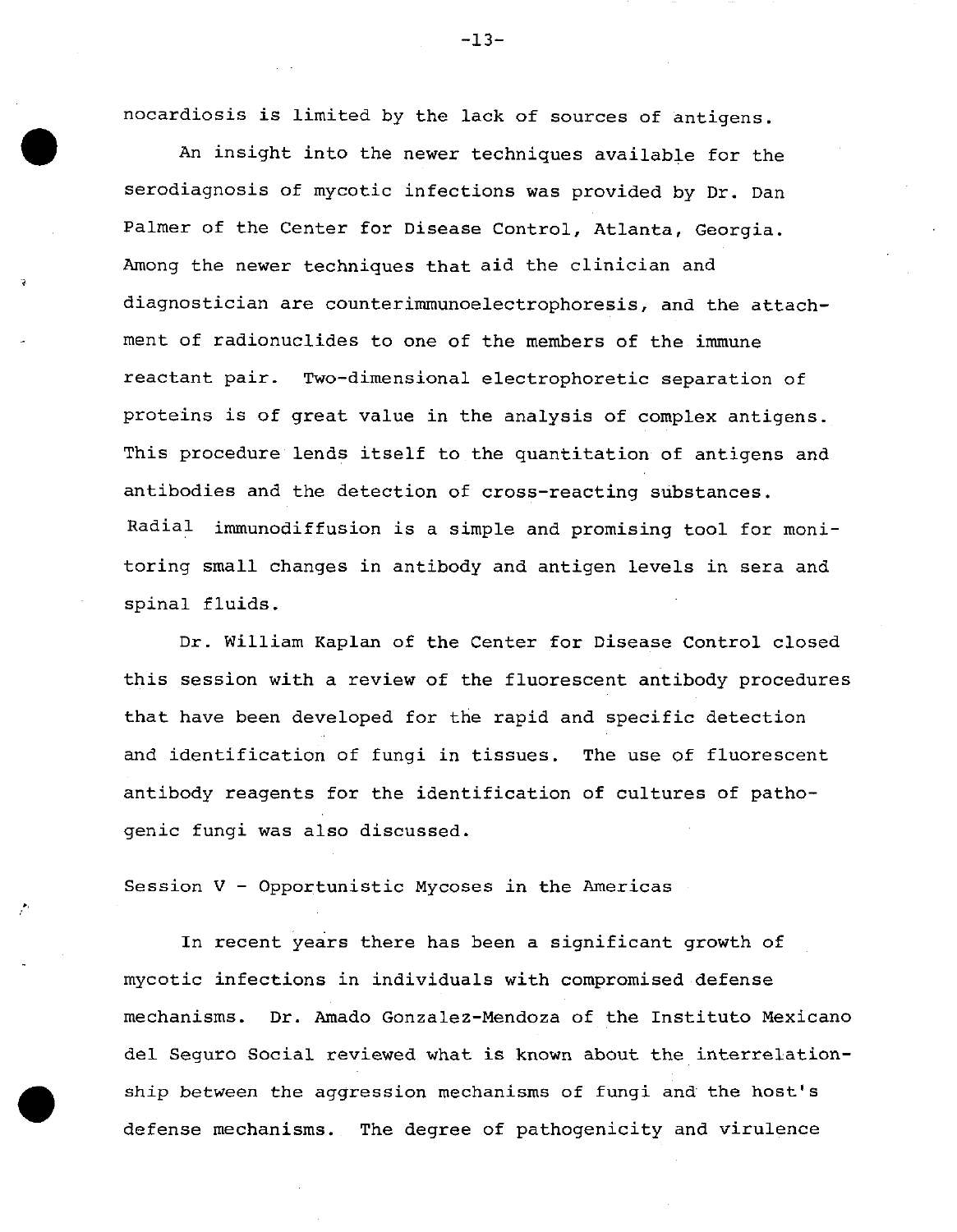of opportunistic fungi has been studied but little. The ability of the fungus to survive and grow at a temperature of 370 C is one basic necessity but the mechanisms of adaptation to human tissues remain unknown. Multiple factors are obviously involved that render the host susceptible to mycotic infections. The factors involved relate to inflammatory response, phagocytosis, and immediate and delayed immunity.

The complexity of the host factors was illustrated by a case of chronic mucocutaneous candidiasis in a patient who was discovered to have a partial cellular immunity defect and an intrinsic phagocytosis defect that appeared to be an enzymatic deficiency that prevented selective intracellular destruction of Candida albicans.

Drs. Javier Pizzuto and Ruben Lopez of the Instituto Mexicano del Seguro Social Reported on their study of 270 patients with a variety of blood diseases and the development of opportunistic mycosis, chiefly candidiasis. Among a group of 170 patients 56 or 33% developed candidiasis. The opportunistic infection was unrelated to sex or age but was observed to occur in those with the most severe underlying diseases: leukemia, lymphoma and aplastic anemia. Twenty-one of these patients received specific antimycotic treatment. But treatment did not lower mortality in part due to the severity of their basic illness or the lateness in diagnosing their superimposed fungal diseases.

In 100 patients prophylactic measures were taken to prevent mycotic infections. They received 3.4 million units of nystatin orally each day from the start of their illness. Generalized

 $-14-$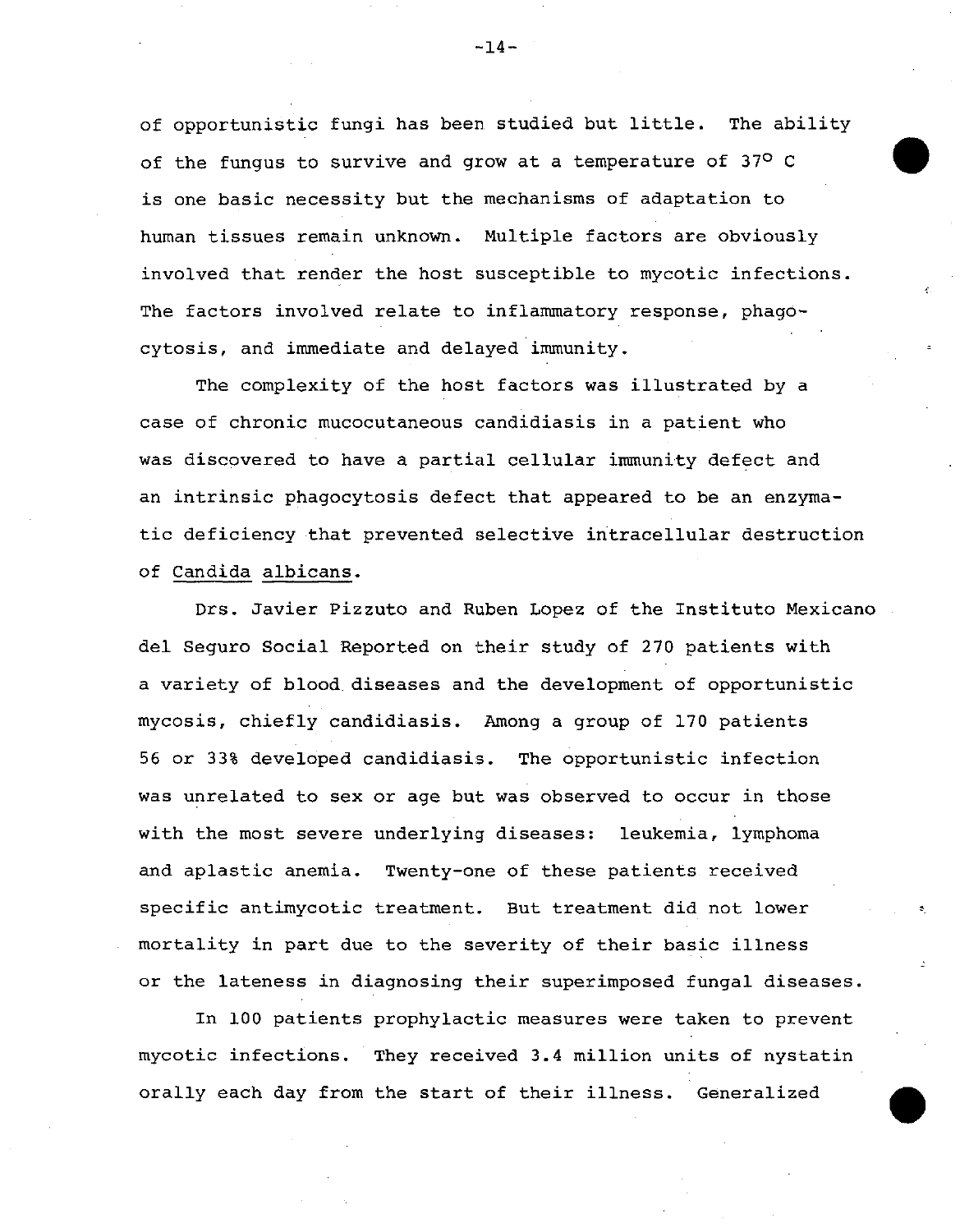candidiasis developed in only three patients. Six others developed Candida sp. infections of no clinical significance in two sites. All the others remained free of candidiasis. The value of prophylactic treatment was stressed in the handling of immunologically compromised hosts.

Dr. Karlhanns Salfelder of the University of the Andes, in Merida, Venezuela described a variety of new and uncommon opportunistic fungal infections. The diseases presented were adiaspiromycosis, cephalosporiosis, penicilliosis, scopulariopsis and torulopsiosis. Experimental infections in mice and hamsters with Emmonsia crescens and E. parva and 22 species of basidiomycetes were also described.

Drs. Alfred M. Allen and David Taplin of the Letterman Army Institute of Research, San Francisco, California and the University of Miami, in Florida respectively presented a paper on the "Epidemiology of Cutaneous Mycoses in the Tropics and Subtropics, Newer Concepts." Their observations were based primarily on the study of tinea corporis and tinea pedis among soldiers in Vietnam. The prime disease agent proved to be a granular, pigmented form of Trichophyton mentagrophytes contracted indirectly from wild rats. A marked difference in the etiology, prevalence and severity of infection was noted between native and foreign military personnel. The difference seemed to be related to specific immunity acquired following childhood infection. In the foreign troops climate, clothing, sweat and the amount of exposure to water exerted deleterious effects through the common mechanism of occlusion of the skin.

-15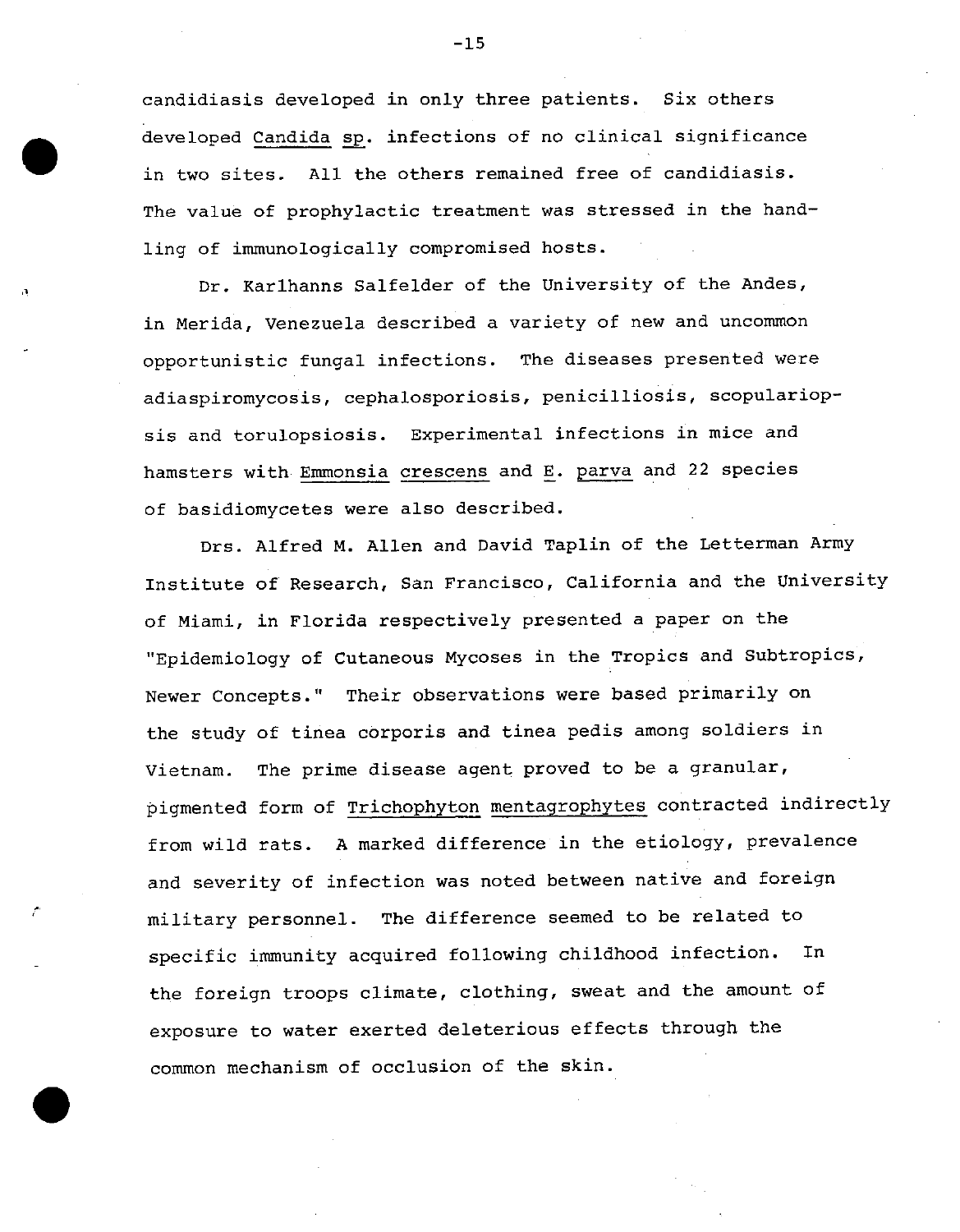Session VI - Social and Economic Aspects of the Mycoses

Three speakers covered these topics. Dr. Antonio Gonzalez-Ochoa of Mexico's Institute of Health and Tropical Diseases spoke on the "Prevalence, Severity, and Types of Mycotic Diseases as reflected in the Socioeconomic Status of the Patients." In this paper it was emphasized that non-opportunistic or primary fungus infections occur in the low socioeconomic groups in whom malnutrition and its resulting hypoproteinemia leads to a depression of their defense mechanisms. Opportunistic or secondary mycoses are most frequently encountered in the people of high socioeconomic development. There the people develop chronic and debilitating diseases that render them susceptible to mycotic infection.

Drs. Ruben Mayorga and Leonardo Mata presented a paper on "Nutrition and Mycotic Infection Interactions." These investigators from the University of San Carlos of Guatemala and the Instituto de Nutrición de Centro America y Panama of Guatemala emphasized that basic studies have yet to be carried out to determine the interrelation between nutrition and mycotic infections. Experimental studies in animals have shown that nutritional deficiencies impair cellular immunity and B-cell function. Such evidence in humans has been more difficult to obtain. But it is known that protein-calorie malnutrition decreases or suppresses T-cell function. In developing countries malnutrition causes severe damage in growth and development. From this it is inferred that susceptibility to mycotic infection is

 $-16-$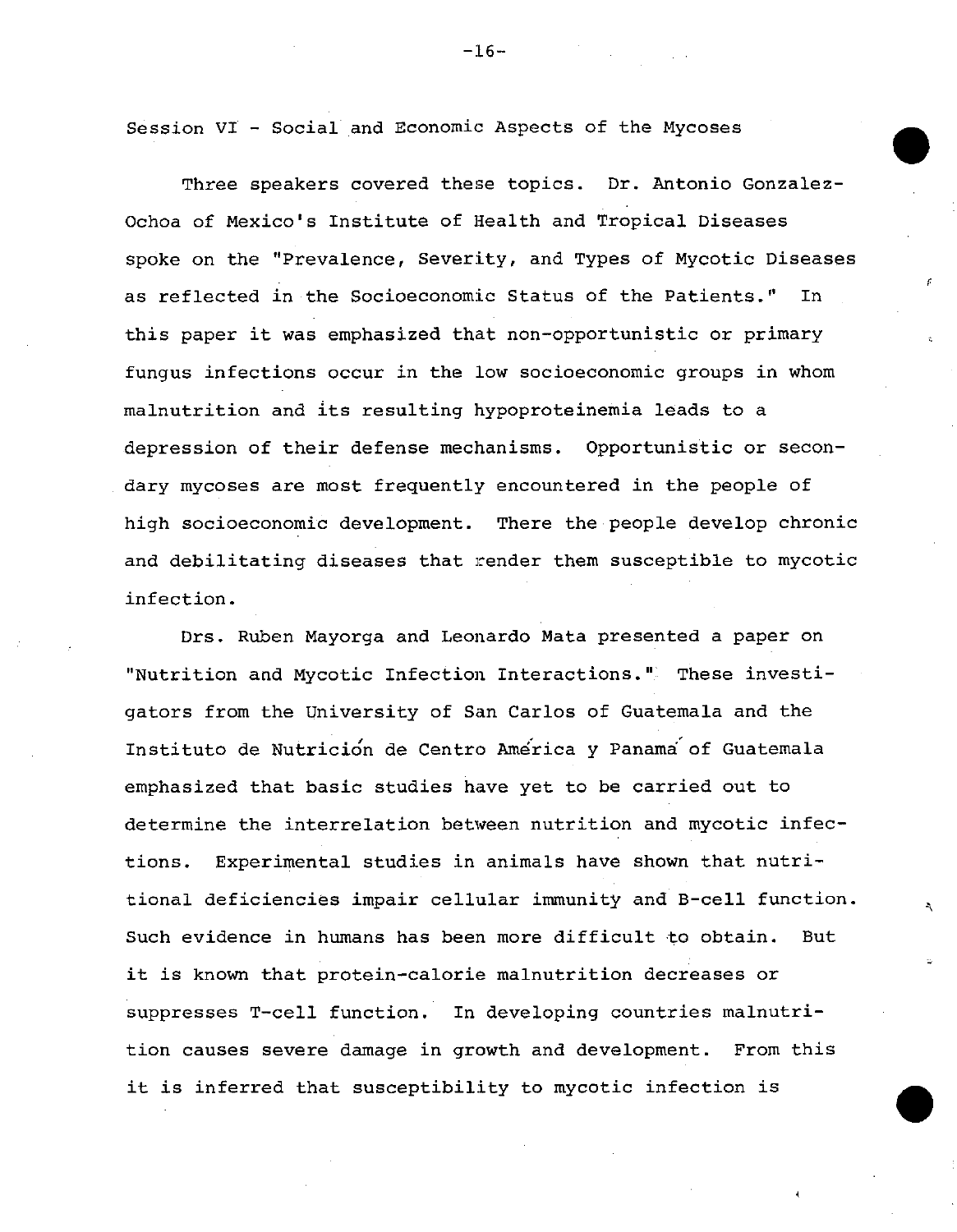increased. But further study is needed to understand the malnourished hosts' response and immunity to mycotic infection.

Session VII - New Chemotherapeutic Agents for the Treatment of Mycotic Infections

The role of clotrimazole and miconazole, new broadspectrum antifungal compounds in the treatment of cutaneous fungus, infections was discussed by Dr. Nardo Zaias. At the Mt. Sinai Medical Center in Miami Beach, Florida and with the cooperation of physicians in several Latin American countries, Dr. Zaias has evaluated these two antifungal compounds against cases of ringworm, cutaneous candidiasis and tinea versicolor. Of the two miconazole showed the greatest promise as a potent and effective chemotherapeutic agent.

Dr. Emanuel Grunberg of Hoffman-La Roche in Nutley, New Jersey reviewed worldwide experience with 5-fluorocytosine, a synthetic anti-fungal compound. In vivo studies with orally or systemically administered drug revealed it to be effective in aspergillosis, candidiasis, cladosporiosis, and cryptococcosis. It was ineffective against experimentally induced cases of blastomycosis, coccidioidomycosis and histoplasmosis. In humans, 5-fluorocytosine when given orally has been found to be of low toxicity and effective against systemic candidiasis and cryptococcosis. There are indications that the combined administration of this drug and amphotericin-B will be of clinical value.

The session on chemotherapeutic agents was concluded by Dr. John Utz of Georgetown University. He discussed the

 $-17-$